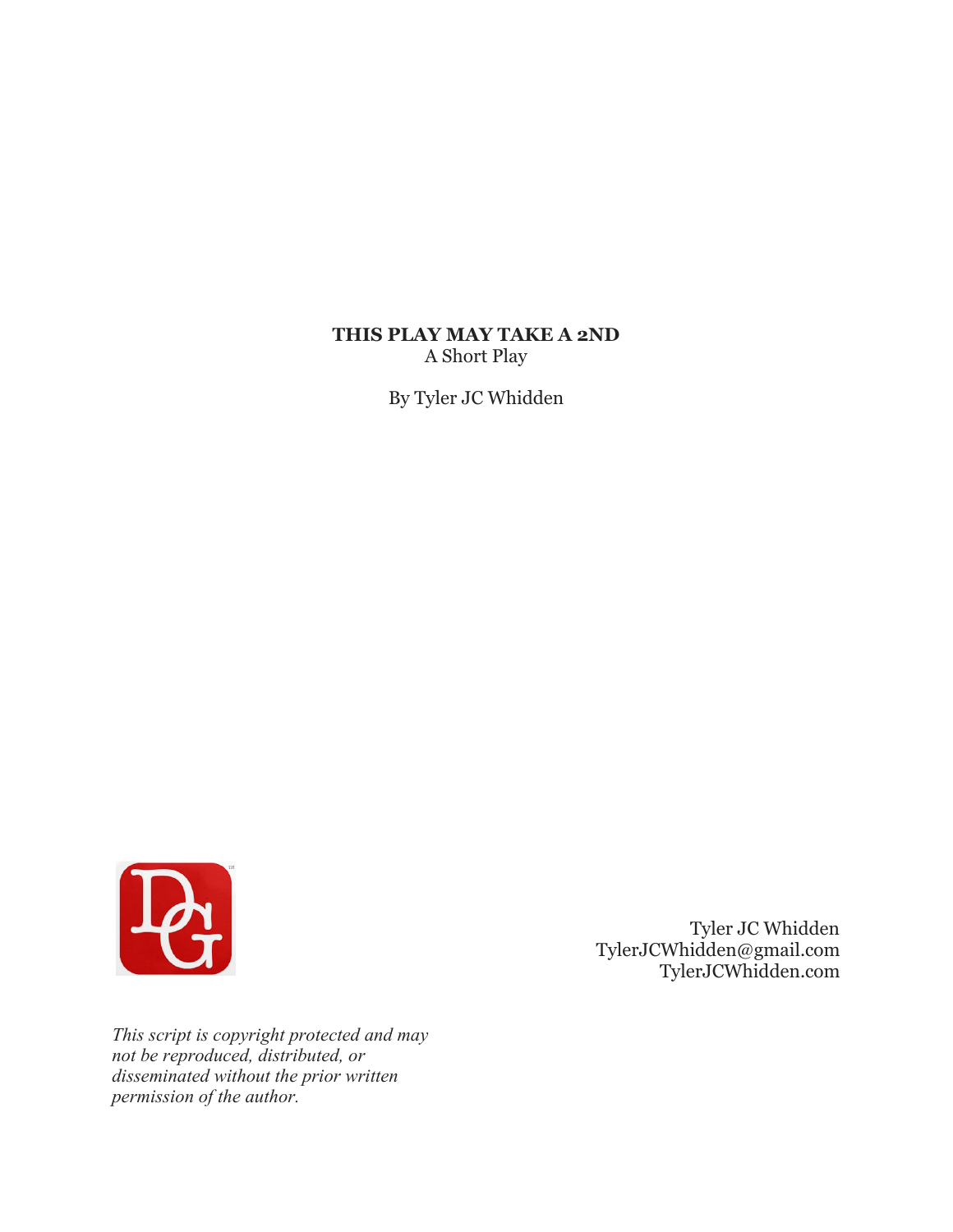# **CAST**

RED BLUE

Note: The characters can be any age, gender, race, etc. You can even name them whatever you feel, but for the purposes of this copy, they're named Red and Blue.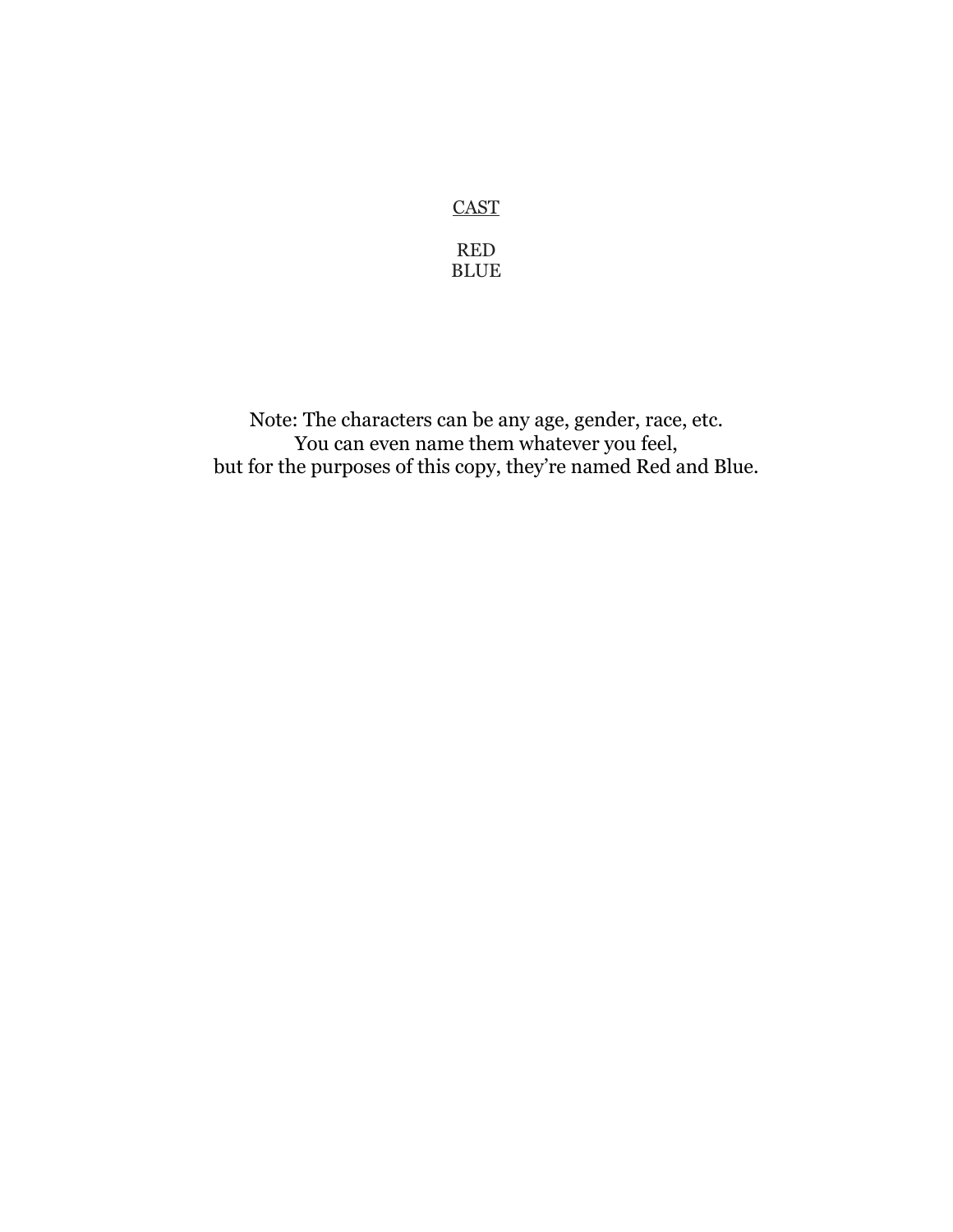### RED (*looking at the ground and counting*)

345, 346, 347, 348 …

BLUE (*entering*)

Hey.

RED Hey. Thanks for coming. I need your help.

BLUE What are you doing?

RED I'm counting. I need you to help me count. You start over there and I'll continue over here …

BLUE

What … is all this? …

RED Oh, right … I put nails in the floorboards. I need you to help me count the nails.

# BLUE

Why?

RED To make sure we have enough.

BLUE Why did you put nails in the floorboards?

RED

Well, I'm glad you asked. You see, yesterday, I came walking in here and I stepped on a nail.

**BLUE** 

Oh. That must have hurt.

# RED

Like the dickens.

BLUE And, how you dealt with that was …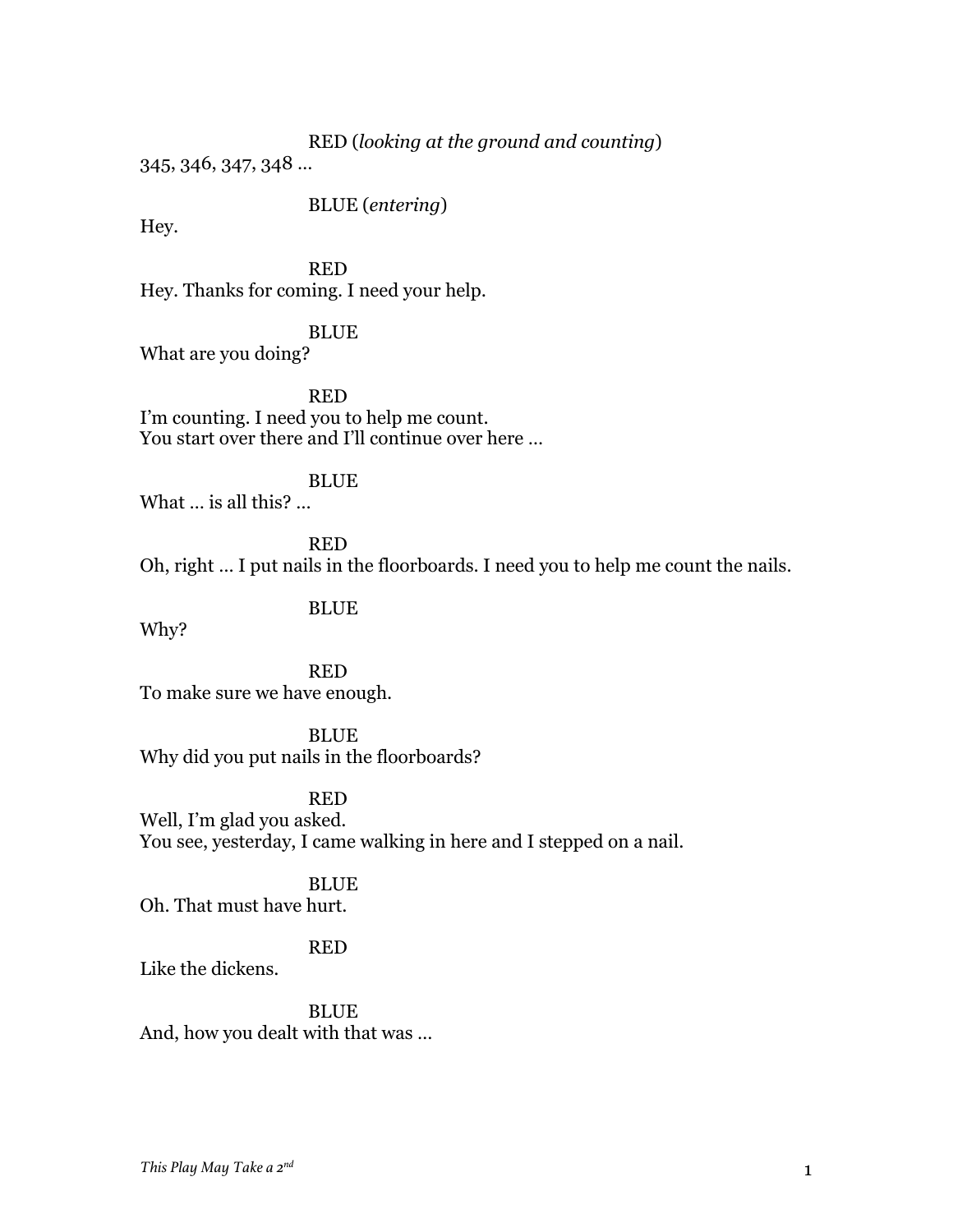# RED Well, I put *more* nails down on the ground.

BLUE

More nails?

# RED

Of course. Okay, get counting.

### BLUE

So, let me see if I've got this: You stepped on a nail, and instead of removing said nail, you …

# RED

… Added nails.

BLUE

Doesn't that seem … *more* dangerous?

# RED

No. Because, yesterday there was only *one* nail on the ground. And I couldn't even see it.

Now there are, literally, thousands of nails on the ground – and they're not just lying there where you can't see them, they are sticking up in a very precarious position– like super out-in-the-open.

### BLUE

Yeah, they're all over the place.

#### RED

See, you can see them, can't you? That makes them safer. And easier to count.

#### BLUE

But … they're still nails that can stab your foot.

# RED

No. Because, now, I won't come in here anymore.

# BLUE

You're not going to come in this room anymore?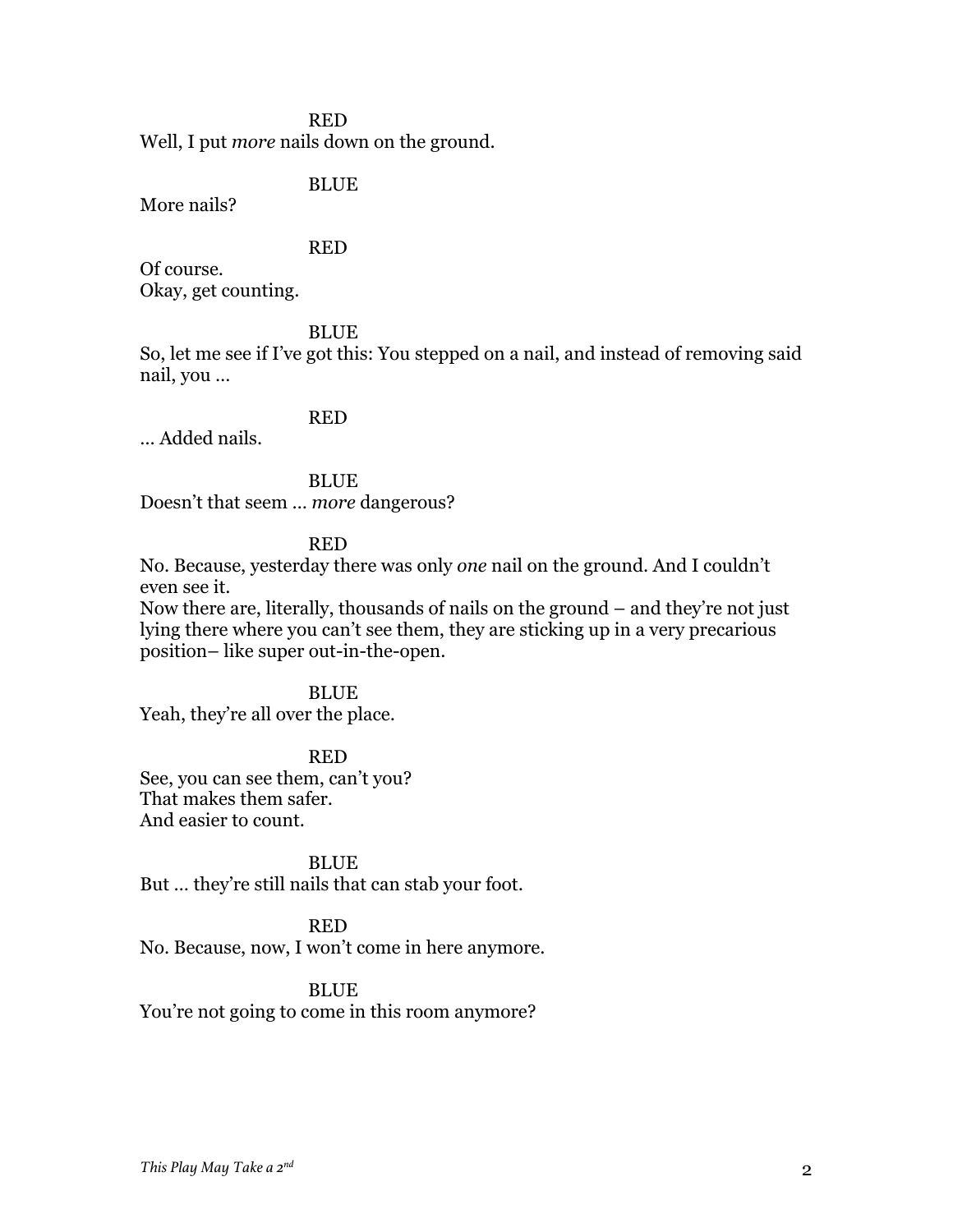### RED

Are you kidding me? – look at all these nails. I'm not stupid.

# BLUE

But you could have just *not* put more nails down.

### RED

How can you say that? This is America – America was built on nails, or have you forgotten?

Our forefathers all made nails and had nails –

#### BLUE

– But those were wood nails, they're nothing like these nails.

# RED

Yes! These are more dangerous – all the more reason to have more of them. More.

I'm allowed to put as many nails down as I want.

That's what freedom is, okay?

Maybe in some communist country like Canada, they're not allowed to have nails, that almost anybody can buy at any given moment.

But here, in the Land of the Free – I can put as many nails down as necessary.

### **BLUE**

It just feels like, if you don't want people to step on a nail, then the thing you would *not* do is have more nails.

RED

Do you know how many people step on nails annually? –

# BLUE

 $-$  No  $-$ 

### RED

– 30,000 people. Every year. The most of any country in the world. Number one.

### BLUE

So, you acknowledge that stepping on nails is bad.

#### RED

I do. I sincerely feel so sorry for every person who steps on a nail. I pray to our Dear Lord Jesus Christ every day that people would never step on a nail again.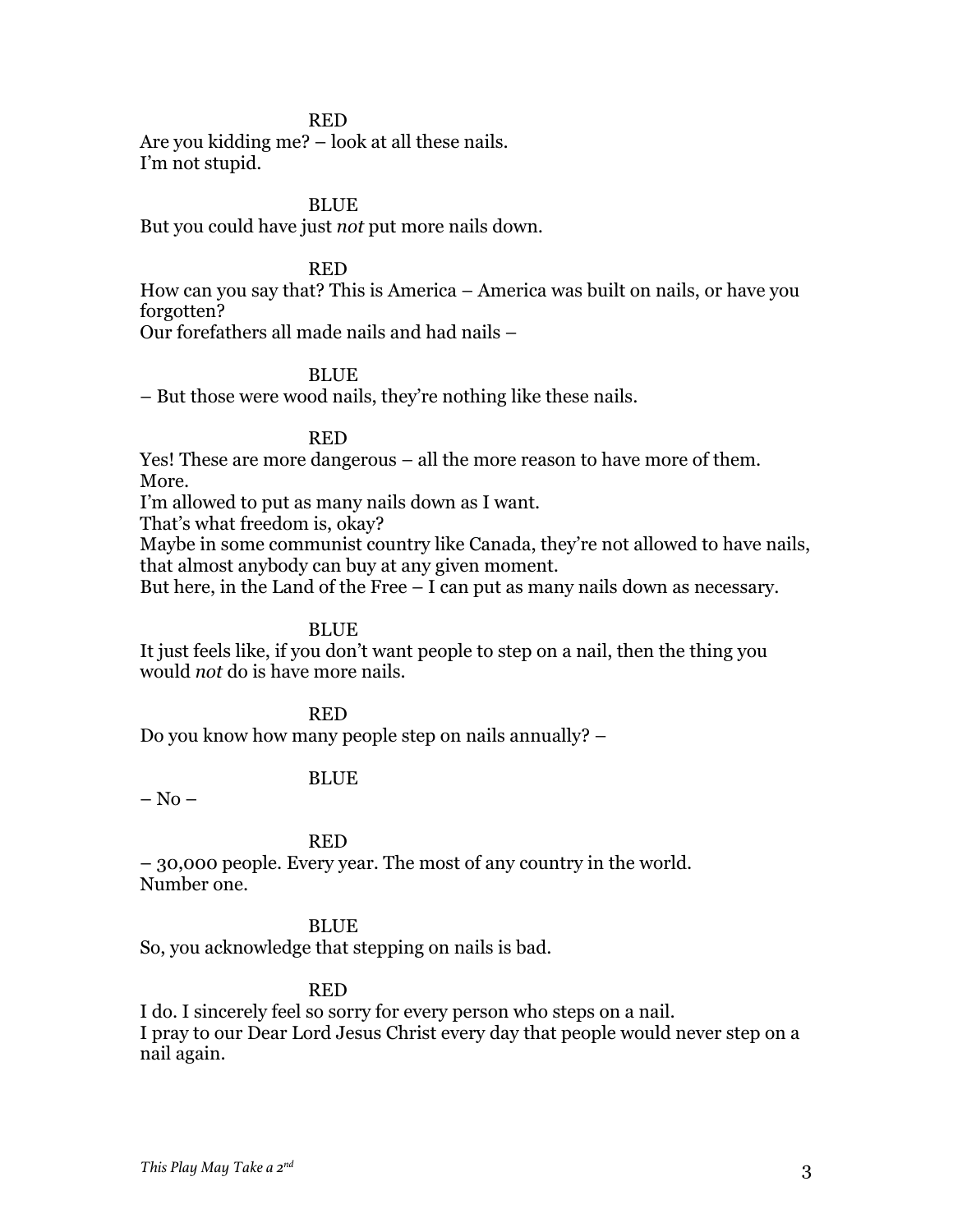# BLUE

Yet, 30,000 people still step on nails …

RED

Now, think about how much higher that would be if there were no nails to step on.

### BLUE

… It would be lower. It would be a lot lower.

RED No it wouldn't  $-$  GOD!  $-$  why can't you see this?

BLUE But, people walk through here every day. And now, there are nails everywhere.

#### RED

Exactly! And they won't step on them because they'll see them and then be extra careful.

BLUE But, what if they accidentally step on a nail?

RED

Why would they do that?

#### BLUE

It happens. I mean … you did it.

…

# RED

Sure, but I know what I'm doing. I'm responsible with my nails. Obviously. I grew up with nails. My father taught me at a young age to be respectful of nails.

# BLUE

So, yesterday I got a splinter … I guess your solution would be to …

# RED

… Get more splinters.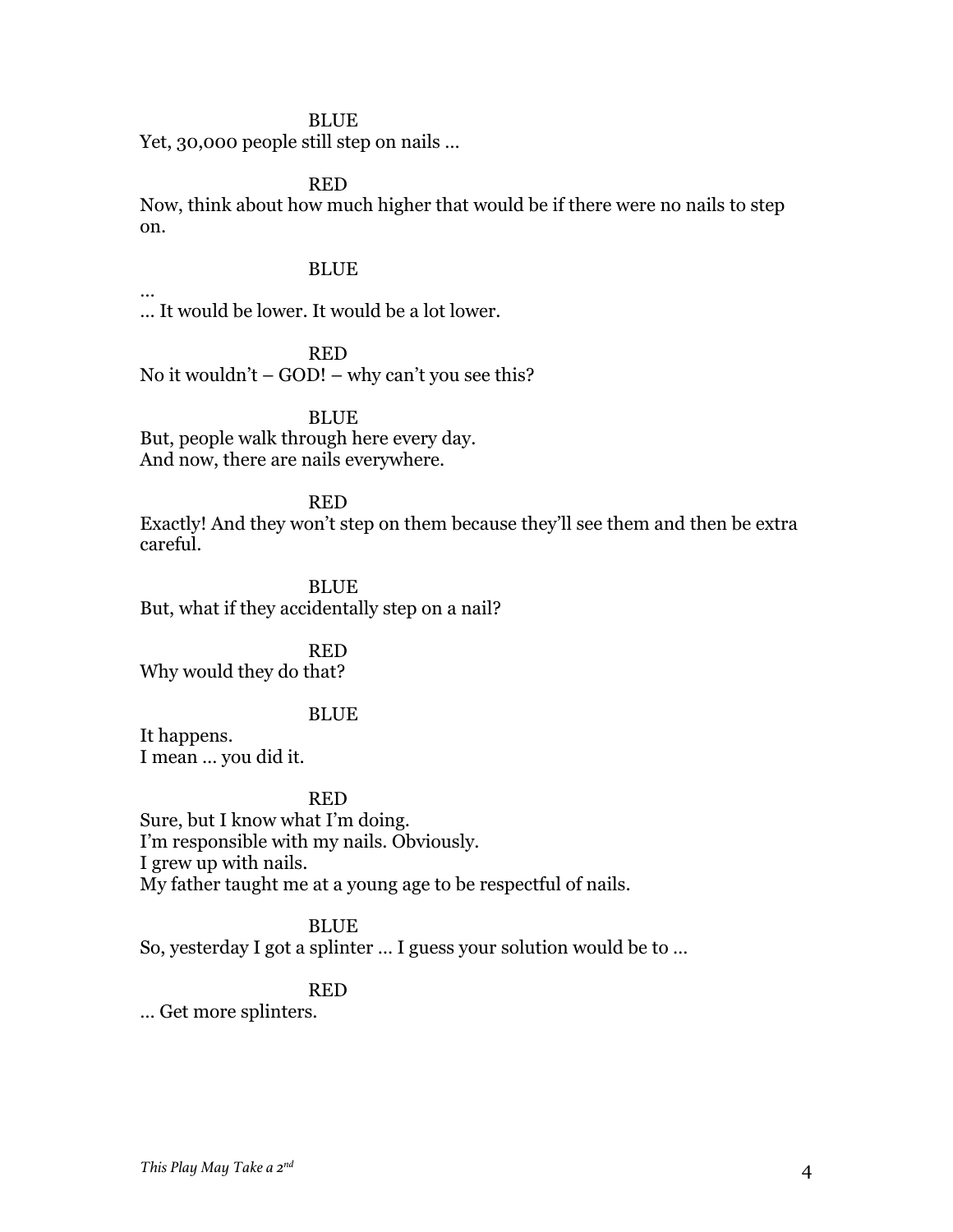#### BLUE

This is fascinating logic.

#### RED

If you get more splinters, you'll be more careful about splinters.

#### BLUE

And when teenagers have unprotected sex and get herpes …

### RED

*Everybody* should have herpes.

### **BLUE**

But, what if teenagers just had more condoms? … like you have more nails.

#### RED

It doesn't work that way.

If you give kids condoms, they're going to have protected sex with them.

If you give people more nails on the ground, they won't step on them.

It's all about choice. And people have to be responsible for their own actions even if those actions are stepping on thousands of nails I put in the path of their feet. That is fact.

Let me ask you: Do you want to step on nails?

#### BLUE

No.

#### RED

We've had this conversation for five minutes now. The entire time, I've had a pocket full of nails. Do you feel like you might step on one of them?

#### BLUE

Are you going to put one on the ground?

#### RED

Of course.

#### BLUE

Then yes.

#### RED

BUT, if you merely count them – you'll know where they are and be able to avoid them. See? They'll be out in the open.

BLUE But what about other people?